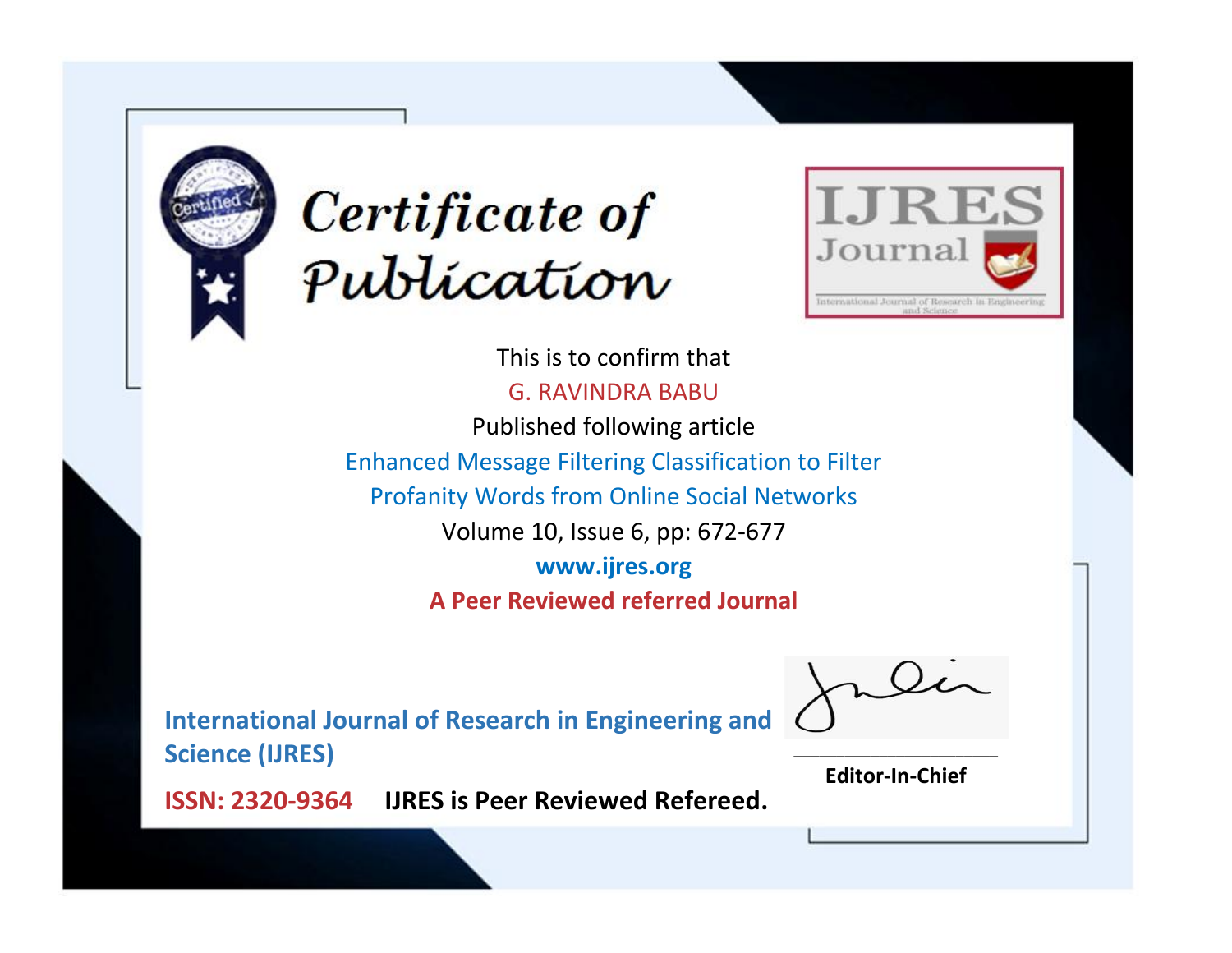



This is to confirm that M. SAI SAMYUKTHA Published following article Enhanced Message Filtering Classification to Filter Profanity Words from Online Social Networks Volume 10, Issue 6, pp: 672-677 **www.ijres.org A Peer Reviewed referred Journal**

**International Journal of Research in Engineering and Science (IJRES)**

\_\_\_\_\_\_\_\_\_\_\_\_\_\_\_\_\_\_\_\_\_\_\_\_ **Editor-In-Chief**

**Journal.**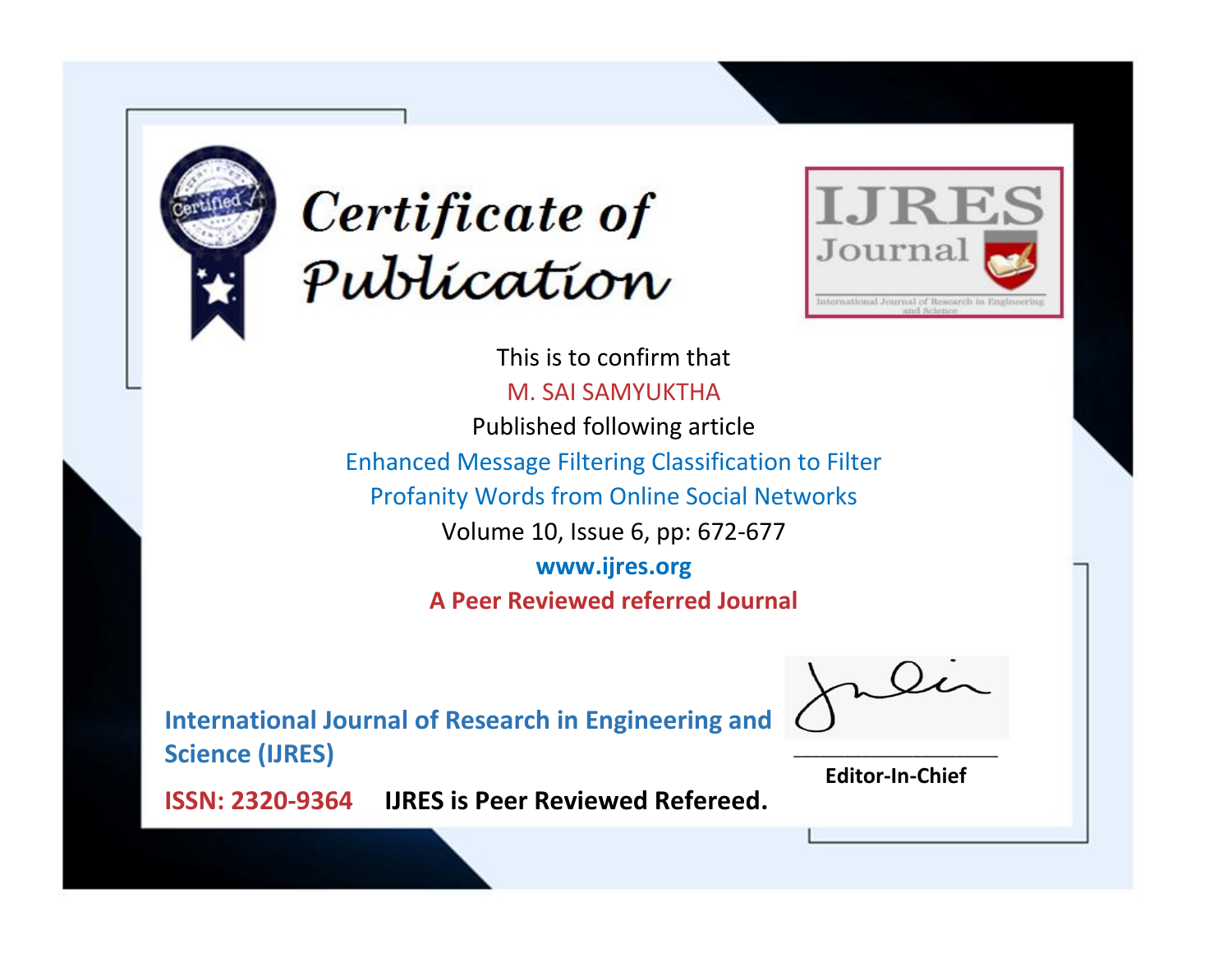



This is to confirm that V. JYOTHY SRAVYA SRI

Published following article Enhanced Message Filtering Classification to Filter Profanity Words from Online Social Networks Volume 10, Issue 6, pp: 672-677 **www.ijres.org**

**A Peer Reviewed referred Journal**

**International Journal of Research in Engineering and Science (IJRES)**

\_\_\_\_\_\_\_\_\_\_\_\_\_\_\_\_\_\_\_\_\_\_\_\_ **Editor-In-Chief**

**Journal.**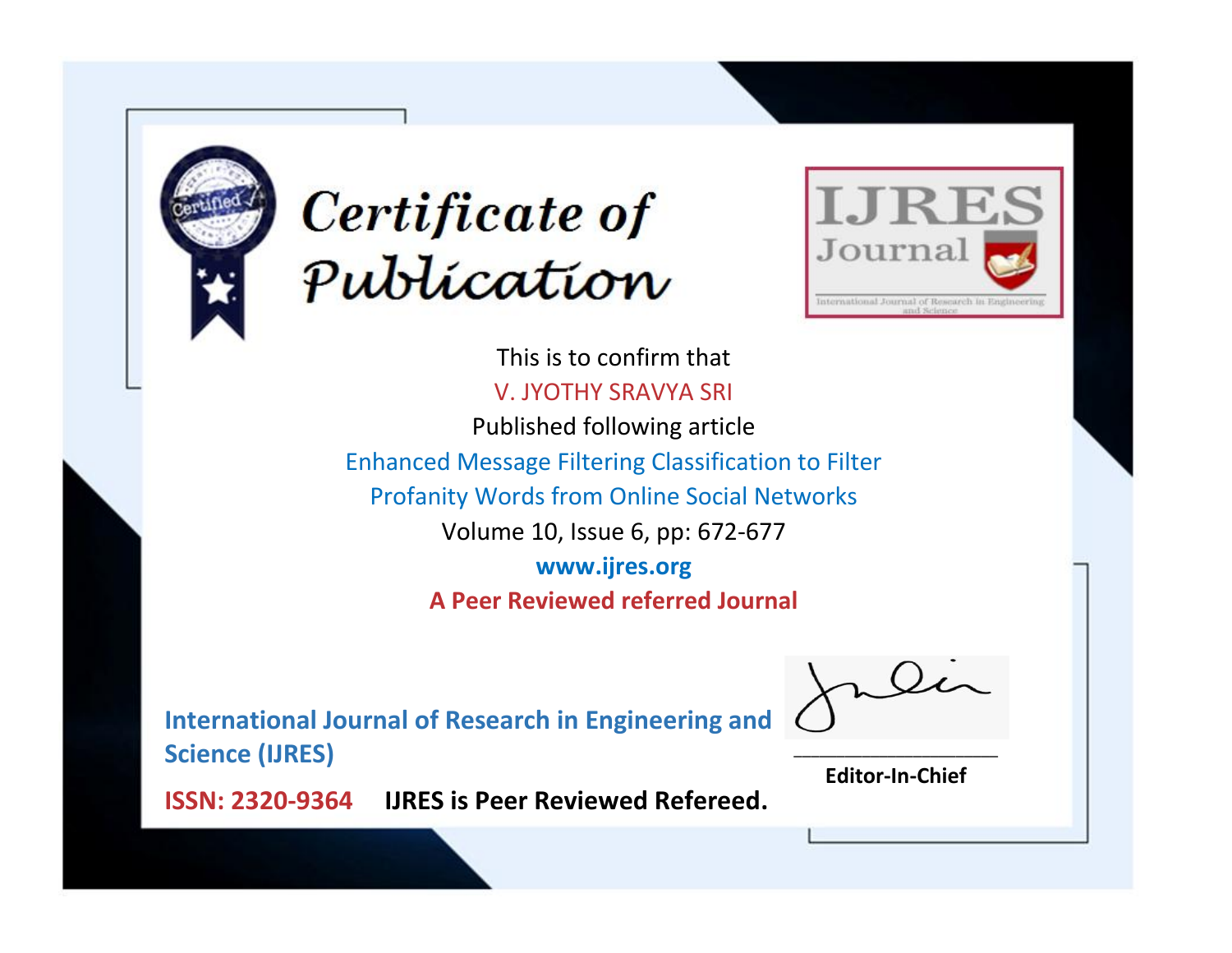



This is to confirm that S. SANDEEP KUMAR Published following article Enhanced Message Filtering Classification to Filter Profanity Words from Online Social Networks Volume 10, Issue 6, pp: 672-677 **www.ijres.org A Peer Reviewed referred Journal**

**International Journal of Research in Engineering and Science (IJRES)**

\_\_\_\_\_\_\_\_\_\_\_\_\_\_\_\_\_\_\_\_\_\_\_\_ **Editor-In-Chief**

**Journal.**